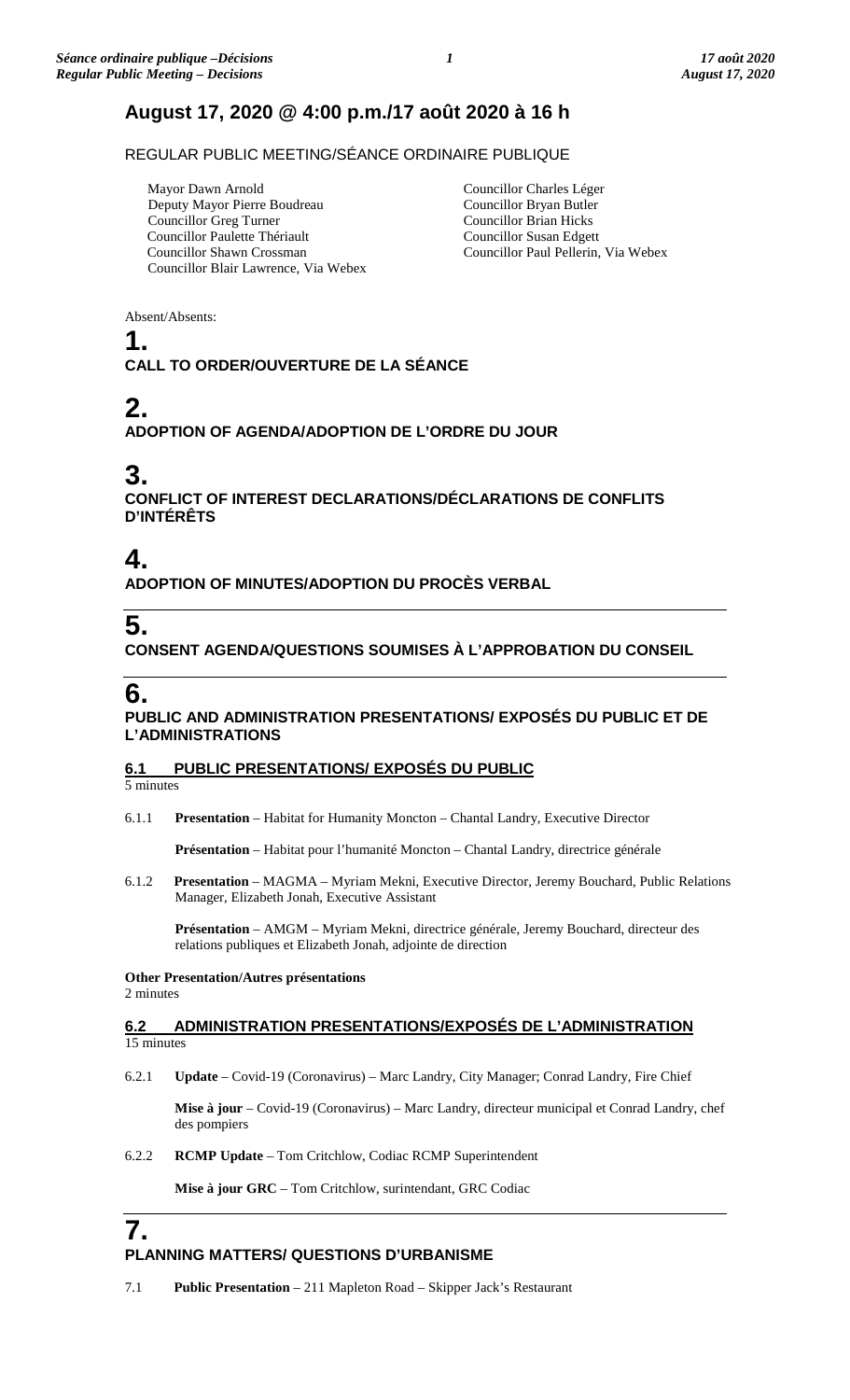**Motion:** That Moncton City Council proceed with the Municipal Plan amendment being By-law Z-113.28 and the Zoning By-law amendment being By-law Z-213.74 by confirming the Public Hearing for September 21, 2020.

The amendment, if approved, should be subject to a Conditional Zoning Agreement including but not limited to the following conditions:

- 1) That a 14 meter wide Local Government Services Easement (LGSE) be identified on a Plan of Survey over the proposed culvert and transferred to the City of Moncton;
- 2) That a 10 meter wide Local Government Services Easement (LGSE) be identified on a Plan of Survey over the existing sanitary trunk sewer pipe and transferred to the City of Moncton;
- 3) That restrictive covenants #2, 3 and 4 found in Schedule "C" of Deed #28413863 between the City of Moncton and 514264 N.B. Inc. be removed;
- 4) That the City limit its public right-of-way, found in Schedule "A" of said Deed relating to the municipal trail system, to the built portion of the trail only;
- 5) That prior to the issuance of a development permit, the landowner pays \$30,000, plus any applicable HST, and releases paragraph #8 in a license agreement entered into between the City and 514264 N.B. Inc. on December 8, 2008;
- 6) That all necessary federal and provincial environmental approvals be obtained;
- 7) That all uses of land pursuant to this agreement shall conform with the provisions of the City of Moncton Zoning By-law, as amended from time to time, except as otherwise provided herein;
- 8) That nothing contained herein shall prohibit or in any way limit the Developer's right to apply for a variance pursuant to the provisions of the Community Planning Act;
- 9) That this agreement is to be signed and executed within 12 months of 3rd reading;
- 10) Following receipt of a written request from the owner of the property or any infant thereof, the City will, from time to time, at its sole discretion, prepare and execute releases of this Agreement, provided that the Agreement no longer has effect on the property. In all cases, the Owner will pay the City's administrative fee for preparing and signing a discharge and is responsible for all other legal, registration and other expenses, whether the discharge is prepared by the City, the Owner's solicitor or another person;
- 11) The development shall be carried out in substantial conformance with the plans and drawings submitted as Schedule B; and
- 12) That the \$1,000 security deposit required for a Conditional Rezoning Agreement and by-law registry fees be paid prior to registration.
- 13) That notwithstanding section 109 of Zoning By-law Z-213, development shall be permitted within 10 metres of Rabbit Brook as shown on Schedule B *[new condition added since Introduction to Council on July 20, 2020]*

Moved by: Councillor Turner Seconded by: Councillor Thériault

### **MOTION CARRIED**

**Présentation publique** – 211, chemin Mapleton – Restaurant Skipper Jack's

**Motion :** Que Conseil municipal de Moncton entérine la modification du Plan municipal, soit l'Arrêté Z-113.28, et la modification de l'Arrêté de zonage, soit l'Arrêté Z-213.74, en confirmant la tenue de l'audience publique le 21 septembre 2020.

S'il est approuvé, le rezonage doit être soumis à une entente conditionnelle sur le zonage, prévoyant entre autres les conditions suivantes :

Qu'une servitude de 14 mètres de large pour les services des gouvernements locaux soit indiquée dans le plan d'arpentage du ponceau proposé et soit cédée à la Ville de Moncton;

- 1) Qu'une servitude de 14 mètres de large pour les services des gouvernements locaux soit indiquée dans le plan d'arpentage du ponceau proposé et soit cédée à la Ville de Moncton;
- 2) Qu'une servitude de 10 mètres de large pour les services gouvernementaux locaux soit indiquée dans le plan d'arpentage du collecteur d'égout sanitaire existant et soit cédée à la Ville de Moncton;
- 3) Que les clauses restrictives nos 2, 3 et 4 de l'annexe C de l'acte 28413863 entre la Ville de Moncton et 514264 N.B. Inc. soient supprimées;
- 4) Que la Ville limite, à la partie construite du sentier exclusivement, son emprise publique, selon l'annexe A dudit acte se rapportant au réseau de sentiers municipaux;
- 5) Qu'avant de délivrer le permis d'aménagement, le propriétaire foncier verse 30 000 \$, ainsi que la TVH applicable, et rende public l'alinéa 8 de l'accord de licence conclu le 8 décembre 2008 entre la Ville et 514264 N.B. Inc.;
- 6) Que toutes les approbations environnementales nécessaires soient délivrées par l'État fédéral et le gouvernement provincial;
- 7) Que toutes les utilisations du sol conformes à cette entente respectent les dispositions de l'Arrêté de zonage de la Ville de Moncton, dans sa version modifiée périodiquement, sauf indication contraire dans la présente;
- 8) Que nulle disposition de la présente n'interdise ou ne limite, d'une manière ou d'une autre, le droit du promoteur de demander une dérogation conformément aux dispositions de la Loi sur l'urbanisme;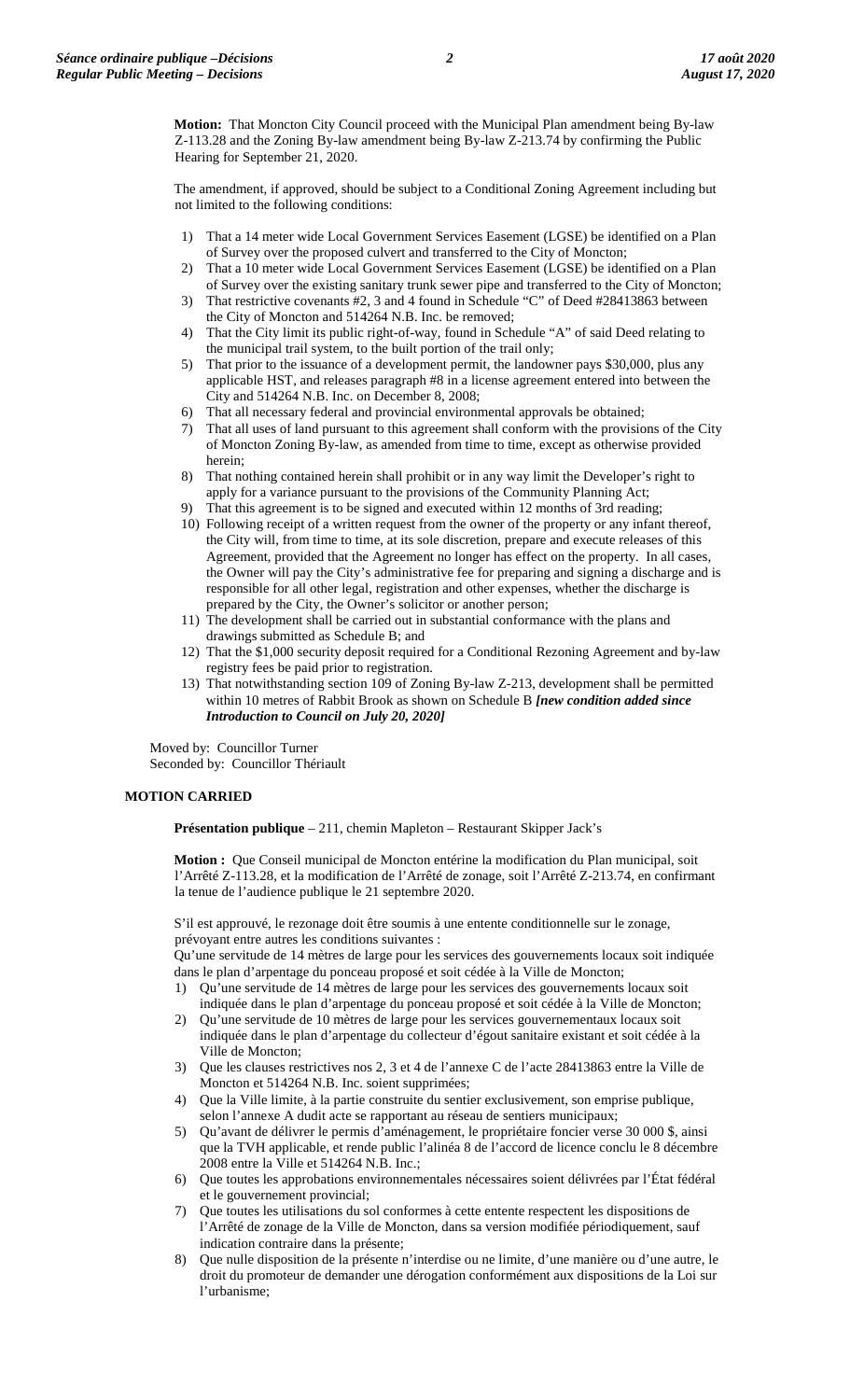- 9) Que cette entente soit signée et passée dans les 12 mois suivant la troisième lecture; 10) Qu'après avoir reçu par écrit la demande du propriétaire des lieux ou de tout autre NID dérivé, la Ville prépare et signe, périodiquement et à sa seule et entière discrétion, des versions de cette entente, à la condition que ladite entente n'ait plus d'effet sur la propriété. Dans tous les cas, le propriétaire versera à la Ville des frais d'administration pour la
	- préparation et la signature d'une quittance et sera responsable de tous les autres frais juridiques, d'inscription et autres, que la quittance soit préparée par la Ville, par le représentant juridique du propriétaire ou par quelqu'un d'autre;
- 11) Que les travaux d'aménagement soient réalisés tout en étant substantiellement conformes aux plans fournis dans l'annexe B;
- 12) Que le dépôt de garantie de 1 000 \$ requis dans le cadre d'une entente conditionnelle sur le rezonage et que les droits relatifs au registre des arrêtés soient versés avant l'enregistrement.
- 13) Malgré l'article 109 de l'Arrêté de zonage Z213, l'aménagement doit être permis à moins de 10 mètres du ruisseau Rabbit, tel qu'illustré dans l'Annexe B.

Proposée par le conseiller Turner Appuyée par la conseillère Thériault

### **MOTION ADOPTÉE**

7.2 **Public Hearing** – 320 Killam Drive

**Motion: That** Council approve the proposed Zoning By-law amendment being By-law Z-213.75 by giving it second and third readings.

The rezoning, if approved, should be subject to a Conditional Zoning Agreement, including but not limited to the following conditions:

- 1. That Lot 20-1000 be registered no later than 4 weeks following third reading of the by-law amendment;
- That a building permit application for the new storage building be filed no later than 4 weeks following third reading of the by-law amendment;
- 3. That Lot 20-1000 be landscaped and maintained until such time as it is developed;
- 4. That a minimum six (6) metre wide landscape buffer be located along the length of Killam Drive as shown in Schedule B;
- 5. That the landscaping referred to herein shall be completed no later than December 31, 2020.
- 6. That the \$19,564.00 security deposit required for landscaping works be paid prior to registration;
- 7. That should there be a failure to carry out the landscaping work as outlined herein, the City may draw on the security and enter onto the lands to complete all outstanding works or matters and pay all costs and expenses incurred thereby from the proceeds so drawn.
- 8. That all uses of land pursuant to this agreement shall conform with the provisions of the City of Moncton Zoning By-law, as amended from time to time, except as otherwise provided herein;
- 9. That nothing contained herein shall prohibit or in any way limit the Developer's right to apply for a variance pursuant to the provisions of the Community Planning Act;
- 10. That this agreement is to be signed and executed within 4 weeks of 3rd reading;
- 11. Following receipt of a written request from the owner of the property or any infant thereof, the City will, from time to time, at its sole discretion, prepare and execute releases of this Agreement, provided that the Agreement no longer has effect on the property. In all cases, the Owner will pay the City's administrative fee for preparing and signing a discharge and is responsible for all other legal, registration and other expenses, whether the discharge is prepared by the City, the Owner's solicitor or another person;
- 12. The development shall be carried out in substantial conformance with the plans and drawings submitted as Schedule B; and
- 13. That the \$1000 security deposit required for a Conditional Rezoning Agreement and bylaw registry fees be paid prior to registration.

Moved by: Councillor Léger Seconded by: Councillor Lawrence

### **MOTION CARRIED**

**Audience publique** – 320, promenade Killam

**Motion : Que le Conseil approuve ma modification proposée à l'Arrêté de zonage soit l'arrêté** Z-213.75 en procédant aux deuxième et troisième lectures..

Le rezonage, s'il est approuvé, doit faire l'objet d'une entente conditionnelle sur le zonage, qui comprend, entre autres, les dispositions suivantes :

- 1. Le lot 20-1000 doit être enregistré au plus tard quatre semaines après la troisième lecture de la modification de l'arrêté;
- 2. la demande de permis de construction pour le nouvel entrepôt doit être déposée au plus tard quatre semaines après la troisième lecture de la modification de l'arrêté;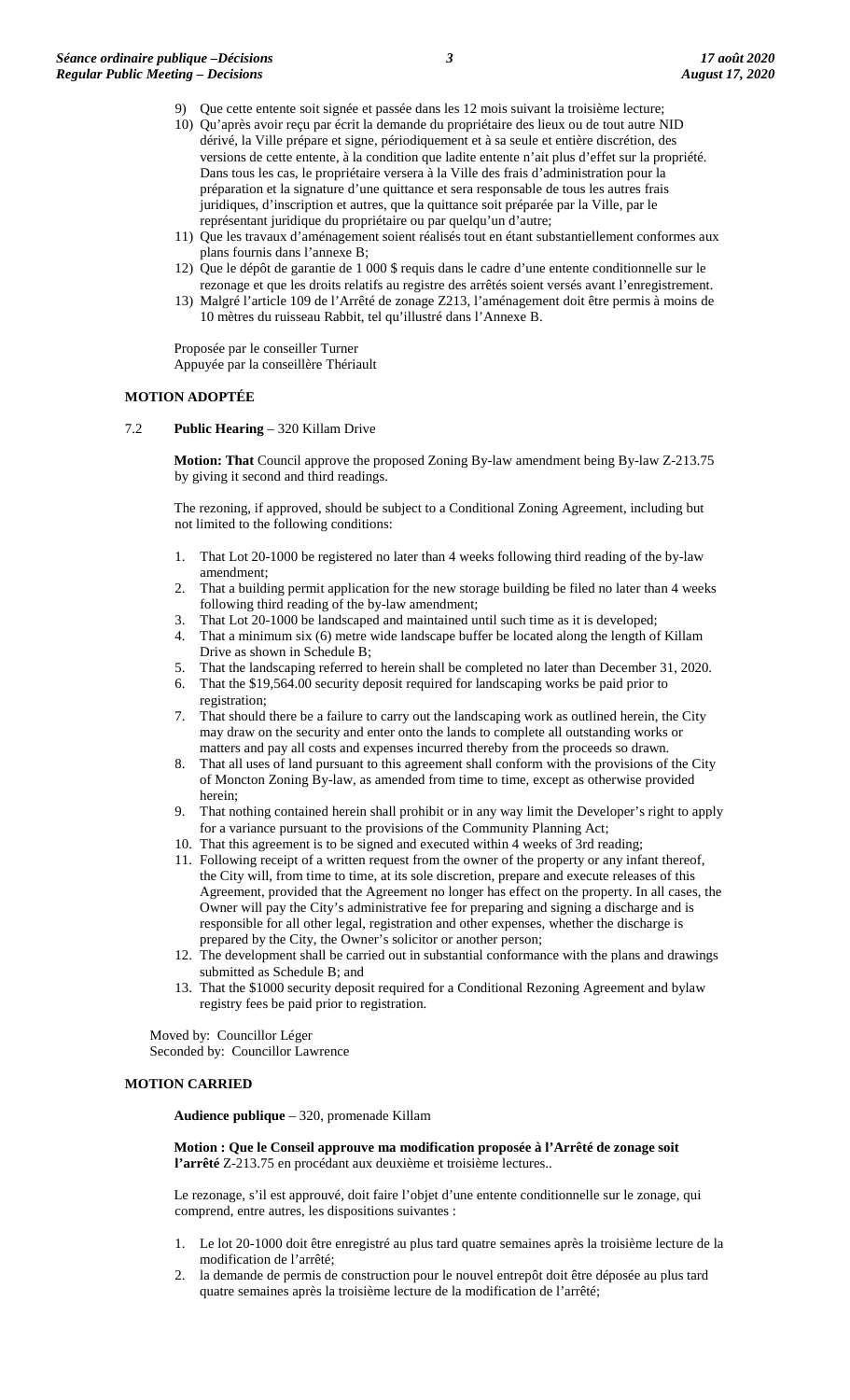- 3. le lot 20-1000 doit être paysagé et entretenu jusqu'à ce qu'il soit aménagé;
- 4. une zone tampon paysagée d'au moins six mètres doit être aménagée le long de la promenade Killam, conformément à l'annexe B;
- 5. l'aménagement paysager en question doit être réalisé au plus tard le 31 décembre 2020.
- 6. le dépôt de garantie de 19 564 \$ requis pour les travaux d'aménagement paysager doit être versé avant l'enregistrement;
- 7. si les travaux d'aménagement paysager ne sont pas effectués tels qu'ils sont décrits dans le présent document, la Ville peut aller achever sur place tous les travaux ou affaires en suspens, et payer tous les frais et dépenses encourus en puisant dans le dépôt de garantie
- 8. toutes les utilisations du sol conformes à cette entente doivent respecter les dispositions de l'Arrêté de zonage de la Ville de Moncton, dans sa version modifiée périodiquement, sauf dans les cas contraires prévus dans la présente;
- 9. nulle disposition de la présente ne doit interdire ou limiter, d'une manière ou d'une autre, le droit du promoteur de demander une dérogation conformément aux dispositions de la *Loi sur l'urbanisme*;
- 10. cette entente doit être signée et passée dans les quatre semaines suivant la troisième lecture;
- 11. après avoir reçu par écrit la demande du propriétaire des lieux ou de tout autre NID dérivé, la Ville prépare et signe, périodiquement et à sa seule et entière discrétion, des versions de cette entente, à la condition que ladite entente n'ait plus d'effet sur la propriété. Dans tous les cas, le propriétaire versera à la Ville des frais d'administration pour la préparation et la signature d'une quittance et sera responsable de tous les autres frais juridiques, d'inscription et autres, que la quittance soit préparée par la Ville, par le représentant juridique du propriétaire ou par quelqu'un d'autre;
- 12. les travaux d'aménagement doivent être réalisés tout en étant substantiellement conformes aux plans fournis dans l'annexe B;
- 13. le dépôt de garantie de 1 000 \$ requis dans le cadre d'une entente conditionnelle sur le rezonage et les droits relatifs au registre des arrêtés doivent être versés avant l'enregistrement.

Proposée par le conseiller Léger Appuyée par le conseiller Lawrence

### **MOTION ADOPTÉE**

- 7.3 **Tentative Plan Amendment** Rockaway Subdivision
	- 1. Administration recommends that the name "Rockaway" be added to the Name Bank.
	- 2. The Planning Advisory Committee recommends that Moncton City Council:
	- Assent to the location of rue Acacia Street, Promenade Pedum Drive, Rue Rockaway Street, Croissant Coster Crescent and Croissant Océan Crescent as public streets;
	- Assent to the location of Land for Public Purposes as shown;
	- Require cash in lieu of Land for Public Purposes in the amount of \$3,981.00

Subject to the following conditions:

Streets and Services to be designed and acceptable to the City Engineer and constructed in accordance with the Subdivision Development, Procedures, Standards and Guidelines;

Moved by: Councillor Lawrence Seconded by: Councillor Léger

### **MOTION CARRIED**

Plan de lotissement provisoire - Lotissement Rockaway

- 1. L'Administration recommande que le nom « Rockaway » soit ajouté à la banque de noms.
- 2. Le Comité consultatif d'urbanisme recommande au Conseil municipal de Moncton :
- d'approuver l'emplacement de la rue Acacia, de la promenade Pedum, de la rue Rockaway, du croissant Coster et du croissant Océan comme voies publiques
- d'approuver l'emplacement du terrain d'utilité publique à l'endroit indiqué dans le plan;
- d'exiger une compensation financière de 3 981 \$ en contrepartie du terrain d'utilité publique

à la condition que :

les rues et les services soient conçus à la satisfaction de l'ingénieur de la Ville et aménagés conformément aux procédures, aux normes et aux directives sur le lotissement.

Proposée par le conseiller Lawrence Appuyée par le conseiller Léger

### **MOTION ADOPTÉE**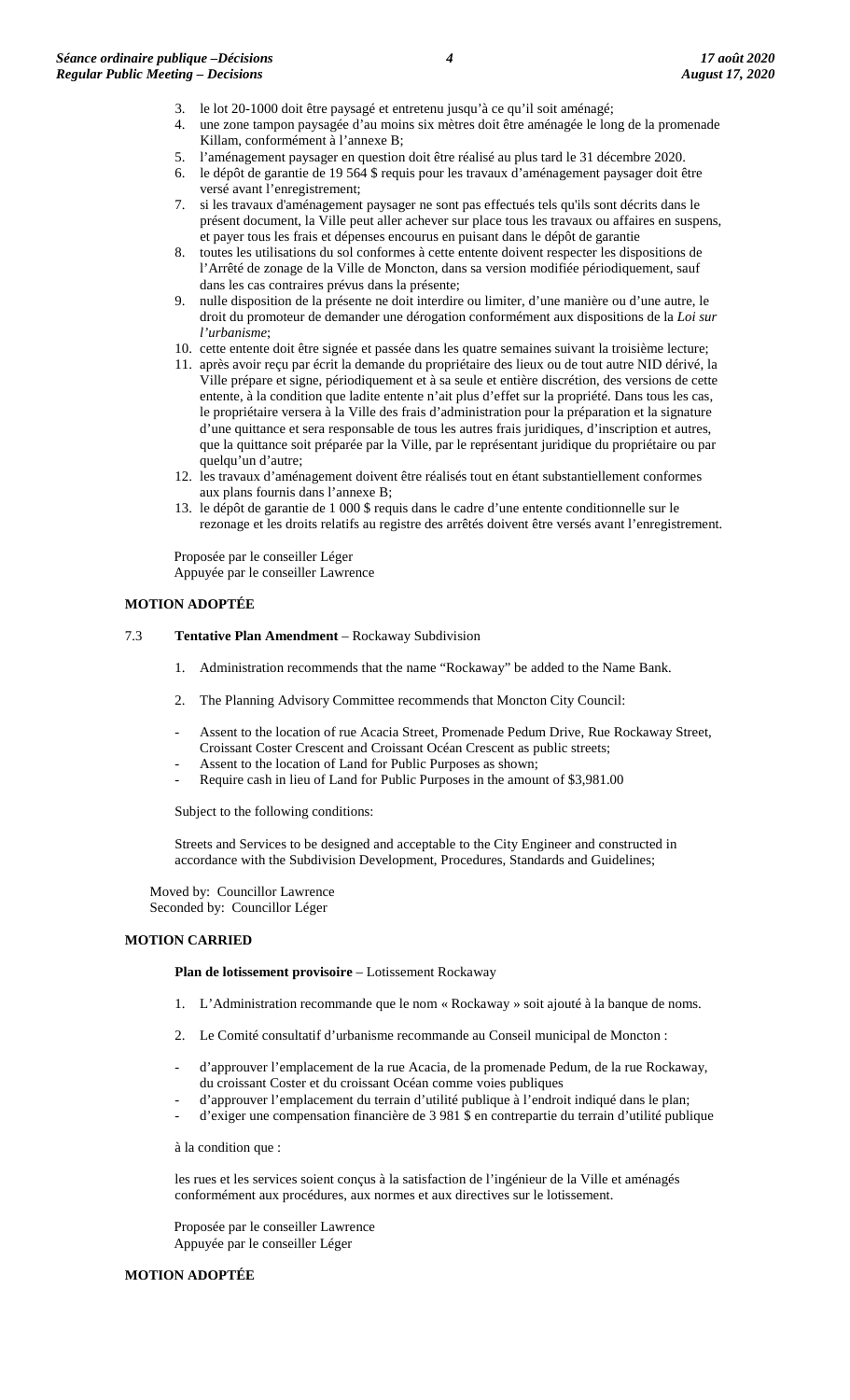### 7.4 **Amendement to Subdivision Plan** – The Junction

**Motion: That** Moncton City Council approve the proposed revisions to the Subdivision Agreement as shown in the attached Amendment to Subdivision Agreements No. 16-03 and 19-03, together with related encroachment/easement agreement, and authorize the Mayor and City Clerk to sign and affix the corporate seal of the City of Moncton to any documentation related thereto.

Moved by: Councillor Léger Seconded by: Councillor Lawrence

### **MOTION CARRIED**

**Modification du Plan de lotissement** – The Junction

**Motion : Que** le Conseil municipal de Moncton approuve les révisions que l'on propose d'apporter à l'accord de lotissement conformément au texte ci-joint de la Modification des accords de lotissement no 16-03 et no 19-03, ainsi que l'entente d'empiétement et de servitude connexe, et autorise la mairesse et la greffière municipale à signer tous les documents s'y rapportant et à y apposer le sceau de la Ville de Moncton.

Proposée par le conseiller Léger Appuyée par le conseiller Lawrence

### **MOTION ADOPTÉE**

## **8.**

**STATEMENTS BY MEMBERS OF COUNCIL/ EXPOSÉS DES MEMBRES DU CONSEIL**

## **9.**

### **REPORTS AND RECOMMENDATIONS FROM COMMITTEES AND PRIVATE MEETINGS/ RAPPORTS ET RECOMMANDATIONS DES COMITÉS ET RÉUNIONS À HUIS CLOS**

9.1 **Recommendation(s)** – Committee of the Whole – July 27, 2020

**Motion: That** Moncton City Council approve the Water Leak Adjustment Policy, with such Policy having retroactive effect for leaks which have occurred since January 1, 2020.

Moved by: Councillor Boudreau Seconded by: Councillor Edgett

#### **MOTION CARRIED**

**Recommandation(s)** – Comité plénier – 27 juillet 2020

**Motion : Que** le Conseil municipal de Moncton approuve la Politique sur les rajustements de fuites d'eau, qui s'applique rétroactivement aux fuites qui se sont produites depuis le 1<sup>er</sup> janvier 2020.

Proposée par le conseiller Boudreau Appuyée par la conseillère Edgett

### **MOTION ADOPTÉE**

## **10. REPORTS FROM ADMINISTRATION/ RAPPORTS DE L'ADMINISTRATION**

10.1 **Presentation** – International Peace City Application

**Motion: That** Moncton City Council endorse the application by Peace Matters Moncton in its application to the International Cities of PeaceTM and, if successful, that Administration continue to identify ongoing and new activities that align with the philosophy of a City of Peace.

Moved by: Councillor Léger Seconded by: Councillor Edgett

**MOTION CARRIED**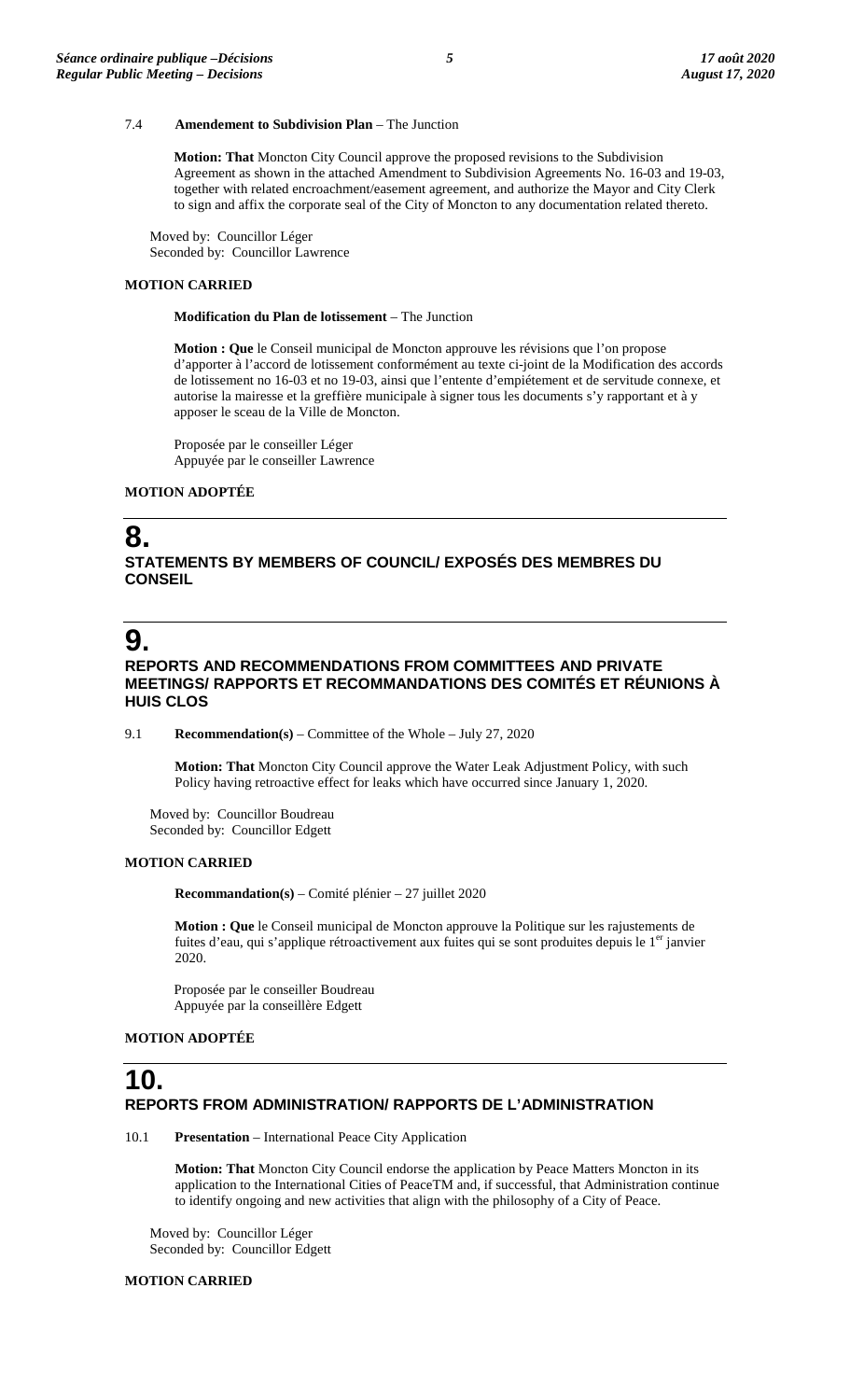**Présentation** – Demande d'adhésion aux Villes internationales de la Paix

**Motion : Que** le Conseil municipal de Moncton entérine la demande déposée par Peace Matters Moncton auprès de Villes internationales de la Paix<sup>MC</sup> et que, si cette demande est retenue, l'Administration continue de recenser les activités continues et nouvelles qui cadrent avec la philosophie des Villes de la Paix.

Proposée par le conseiller Léger Appuyée par la conseillère Edgett

### **MOTION ADOPTÉE**

### 10.2 **BIA and CBD Financial Incentive Program** – Tannery Place North Holdings Inc.

**Motion: That** Council:

- 1) Based on the financial grant models, approve and issue the Downtown Business Improvement Area (BIA) and Central Business District Zone (CBD) Financial Incentive Program Grant (3 year grant duration) for Applicant Denis Foulem, Tannery Place Holdings Inc. for the proposed development at the Project Site once the conditions of the Program are fulfilled and verified by City Administration.
- 2) Approve the Municipal Infrastructure Grant (additional 2 year grant duration) for Applicant Denis Foulem, Tannery Place Holdings Inc. for the proposed development at the Project Site once the conditions of the Program are fulfilled and verified by City Administration.
- 3) Approve the Building Permit and Planning Fee Equivalent Grant for Applicant Denis Foulem, Tannery Place Holdings Inc. for the development at the Project Site once the conditions of the Program are fulfilled and verified by City Administration.
- 4) Direct the City's Legal Department to prepare Agreement(s) with the project proponent, and authorize the Mayor and City Clerk to execute same, and to affix the corporate seal thereto.

Moved by: Councillor Lawrence Seconded by: Councillor Léger

### **MOTION CARRIED**

**Programme d'incitatifs financiers de la Zone d'amélioration des affaires du centre-ville et de la Zone du quartier central des affaire** – Tannery Place North Holdings Inc.

Motion : Que le Conseil municipal de Moncton :

- 1) Approuve et verse au demandeur Denis Foulem, au nom de Tannery Place Holdings Inc., d'après les modèles de subventions financières, une subvention sur trois ans dans le cadre du Programme d'incitatifs financiers de la Zone d'amélioration des affaires (ZAA) du centre-ville et de la Zone du quartier central des affaires (QCA) pour le projet d'aménagement proposé lorsque les conditions du Programme seront respectées et auront été vérifiées par l'Administration municipale.
- 2) Approuve la subvention pour infrastructures municipales (subvention consentie pour une durée supplémentaire de deux ans) du demandeur Denis Foulem, au nom de Tannery Place Holdings Inc., pour le projet d'aménagement proposé, lorsque les conditions du Programme seront respectées et auront été vérifiées par l'Administration municipale.
- 3) Approuve la subvention équivalente aux droits de permis de construction et d'aménagement du demandeur Denis Foulem, au nom de Tannery Place Holdings Inc., pour le projet d'aménagement proposé, lorsque les conditions du Programme seront respectées et auront été vérifiées par l'Administration municipale.
- 4) Donne pour consigne au Service juridique de la Ville de préparer les ententes avec le promoteur de ce projet et autorise la mairesse et la greffière municipale à signer lesdites ententes et à y apposer le sceau de la Ville.

Proposée par le conseiller Lawrence Appuyée par le conseiller Léger

### **MOTION ADOPTÉE**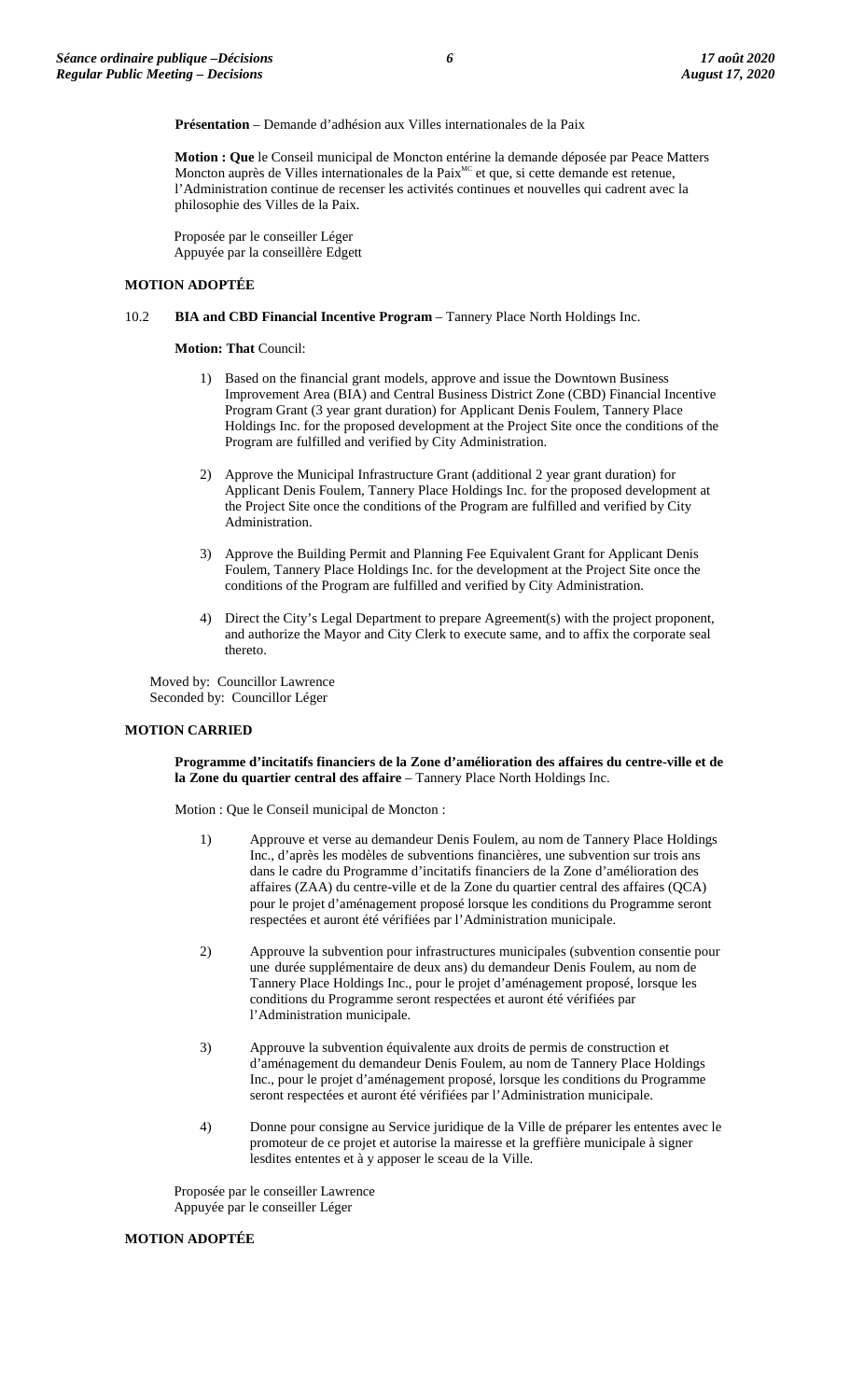### 10.3 **Main Street** – One-Way

**Motion: That** Moncton City Council give first reading to By-law Amendment #T-310.34, being a By-law to Amend By-law #T-310, to return Main Street to its normal configuration as a two-way street from Botsford Street to Lutz Street.

Moved by: Councillor Thériault Seconded by: Councillor Turner

### **MOTION CARRIED**

**Sens unique** sur la rue Main

**Motion : Que** le Conseil municipal de Moncton adopte en première lecture la modification de l'arrêté n<sup>o</sup> T-310.34, soit l'Arrêté modificatif de l'arrêté n<sup>o</sup> T-310, pour redonner à la rue Main sa configuration normale de rue à double sens entre la rue Botsford et la rue Lutz.

Proposée par la conseillère Thériault Appuyée par le conseiller Turner

#### **MOTION ADOPTÉE**

## **11. READING OF BY-LAWS/ LECTURE D'ARRÊTÉS MUNICIPAUX**

11.1 **A By Law** in Amendment of a By-Law Relating to the Regulation of Traffic and Parking in the City of Moncton, being By-Law T-310.34 – *First Reading – Pending approval item 10.3*

**Arrêté** portant modification de l'Arrêté réglementant la circulation et le stationnement dans la Ville de Moncton, soit l'arrêté T-310.34 **–** *Première lecture – sous réserve de l'approbation du point 10.3*

11.2 **A By Law** in Amendment of the City of Moncton Zoning By-Law, being By-Law Z-213.75 (320 Killam Drive) *– Second and Third Readings – Pending approval item 7.2*

Moved by: Counillor Léger Seconded by: Councillor Edgett

#### **MOTION CARRIED**

**Arrêté** portant modification de l'arrêté de zonage de la Ville de Moncton, soit l'arrêté Z-213.75 (320, promenade Killam) – *Deuxième et troisième lectures* – *sous réserve de l'approbation du point 7.2*

Proposée par le conseiller Léger Appuyée par la conseillère Edgett

### **MOTION ADOPTÉE**

### **12. NOTICES MOTIONS AND RESOLUTIONS/ AVIS DE MOTIONS ET RÉSOLUTIONS**

12.1 **Codiac Regional Police Facility** – Municipal Capital Borrowing Board Application

**WHEREAS** the City Council of the City of Moncton has adopted a Capital Budget for the Codiac RCMP Police Facility.

**BE IT RESOLVED** that the Municipality of Moncton submit to the Municipal Capital Borrowing Board, an application for authorization to borrow for a capital expense for the following term and amount:

**PURPOSE AMOUNT TERM** Protective Services  $$46,000,000$  30 years 30 years

Moved by: Councillor Léger Seconded by: Councillor Lawrence

### **MOTION CARRIED**

**Nouvel édifice de la GRC Codiac** – Demande à la Commission des emprunts de capitaux pour les municipalités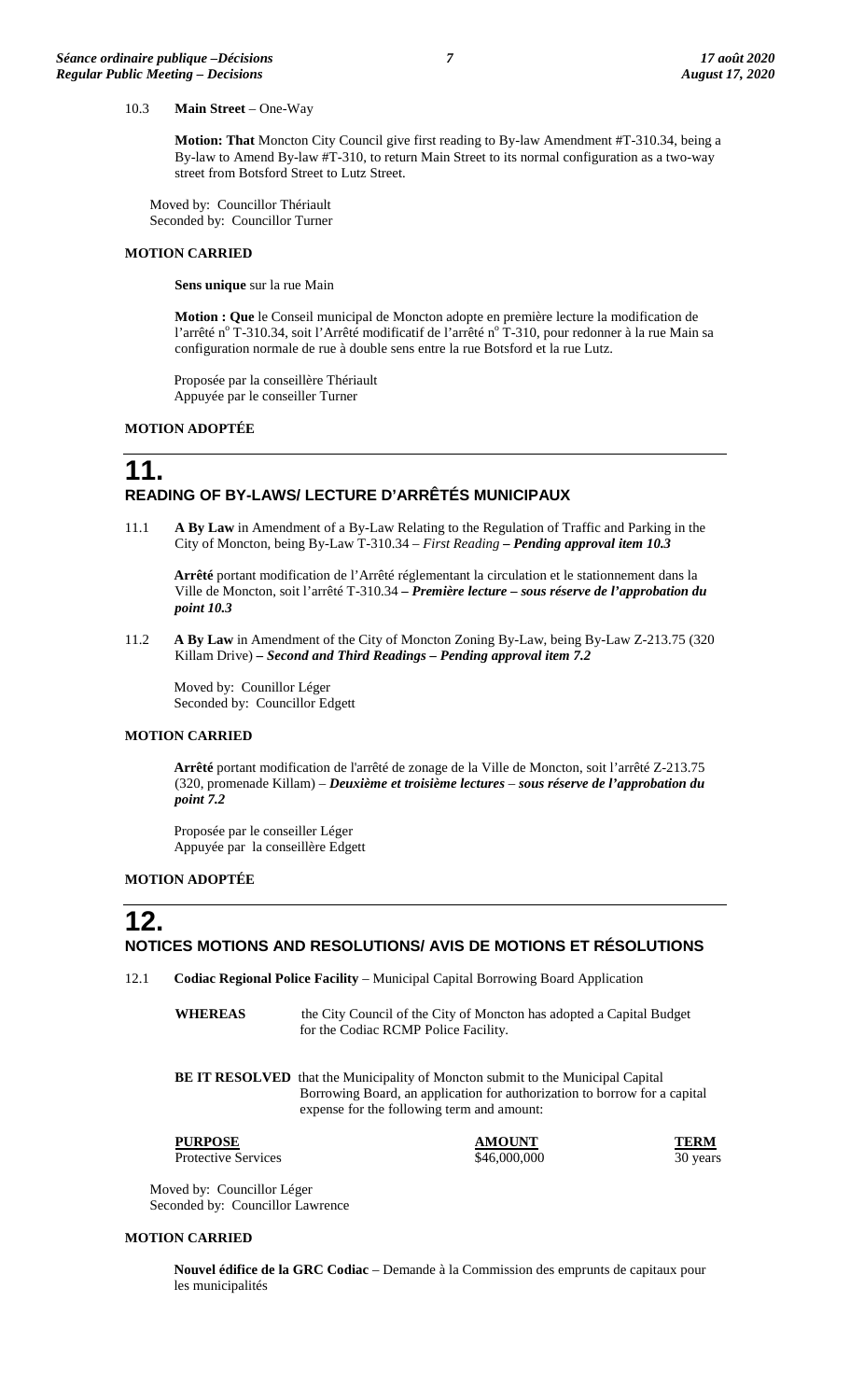|                       | <b>ATTENDU QUE</b>                                                     | le Conseil municipal de Moncton a adopté un budget de dépenses en<br>immobilisations pour le détachement de la GRC à Codiac;                                                                                                                                                         |                   |
|-----------------------|------------------------------------------------------------------------|--------------------------------------------------------------------------------------------------------------------------------------------------------------------------------------------------------------------------------------------------------------------------------------|-------------------|
|                       |                                                                        | IL EST RÉSOLU QUE la municipalité de Moncton soumette, à la Corporation de financement<br>des municipalités du Nouveau-Brunswick, une demande visant à<br>autoriser l'emprunt d'une somme afin de financer des dépenses en<br>immobilisations pour la durée et le montant ci-après : |                   |
|                       | <b>BESOINS</b><br>Services de protection                               | <b>MONTANT</b><br>46 000 000 \$                                                                                                                                                                                                                                                      | DUREE<br>$30$ ans |
|                       | Proposée par le conseiller Léger<br>Appuyée par le conseiller Lawrence |                                                                                                                                                                                                                                                                                      |                   |
| <b>MOTION ADOPTÉE</b> |                                                                        |                                                                                                                                                                                                                                                                                      |                   |
| 12.2                  | <b>Resolution</b> – By-Law Enforcement Officer – Stacey Losier         |                                                                                                                                                                                                                                                                                      |                   |

- **WHEREAS** by virtue of Section 72 of the *Local Governance Act*, S.N.B. 2017, c. 18, Council may appoint by-law enforcement officers for the local government;
- **AND WHEREAS** by virtue of Section 14 of the *Police Act*, S.N.B., 1977, c. P-9.2, a by-law enforcement officer has the powers and immunities of a police officer for the purposes of enforcing the by-laws of the municipality for which he or she is appointed as are stipulated in the appointment, but has in no other regard the powers or immunities of a police officer;

### **INSPECTIONS**

- **AND WHEREAS** by virtue of Section 133 of the *Community Planning Act*, S.N.B. 2017, c. 19, Council may authorize any person to enter at all reasonable times any land, building or premises, subject to the requirements of said Section 133;
- **AND WHEREAS** by virtue of Section 144 of the *Local Governance Act*, if the *Local Governance Act,* any other Act or a by-law of Council authorizes an inspection or requires anything to be inspected by a local government, a bylaw enforcement officer may, after giving reasonable notice to the owner or occupant of the land, building or other structure, inter alia, enter the land, building or other structure at any reasonable time, and carry out the inspection;

# **PROCEEDINGS, ORDERS AND APPLICATIONS**<br>**AND WHEREAS** by virtue of Subsection 150(1)

- by virtue of Subsection 150(1) of the *Local Governance Act*, Council may designate any person in whose name proceedings for an offence under a by-law, including but not limited to Informations, may be laid or commenced;
- **AND WHEREAS** by virtue of Section 139 of the *Community Planning Act*, Council may designate any person in whose name proceedings for an offence under the *Community Planning Act*, including but not limited to Informations, may be laid or commenced;
- **AND WHEREAS** by virtue of Section 134 of the *Community Planning Act*, Council may duly authorize a person to issue Orders under the said Section 134 of the *Community Planning Act*;
- **AND WHEREAS** by virtue of Subsection 135(1) of the *Community Planning Act*, Council may designate a person for the purposes of making an application to The Court of Queen's Bench of New Brunswick or a judge of that court for any of the orders described in Subsection 135(2) of the said *Community Planning Act*;

**NOW THEREFORE BE IT RESOLVED THAT Stacy Losier** be appointed a By-Law Enforcement Officer for the City of Moncton, and be authorized to enforce any by-law, or any applicable Act and regulation, and any amendments thereto;

**BE IT FURTHER RESOLVED THAT Stacy Losier** be authorized to carry out any inspection, enter any land, building, premises, other structure and dwelling or dwelling unit, and take any such action, exercise such power and perform such duty as they may deem necessary, and as may be set out in any by-law, or any applicable Act and regulation, and any amendments thereto, to enforce any provisions of any by-law, and any applicable Act and regulation, and any amendments thereto; and,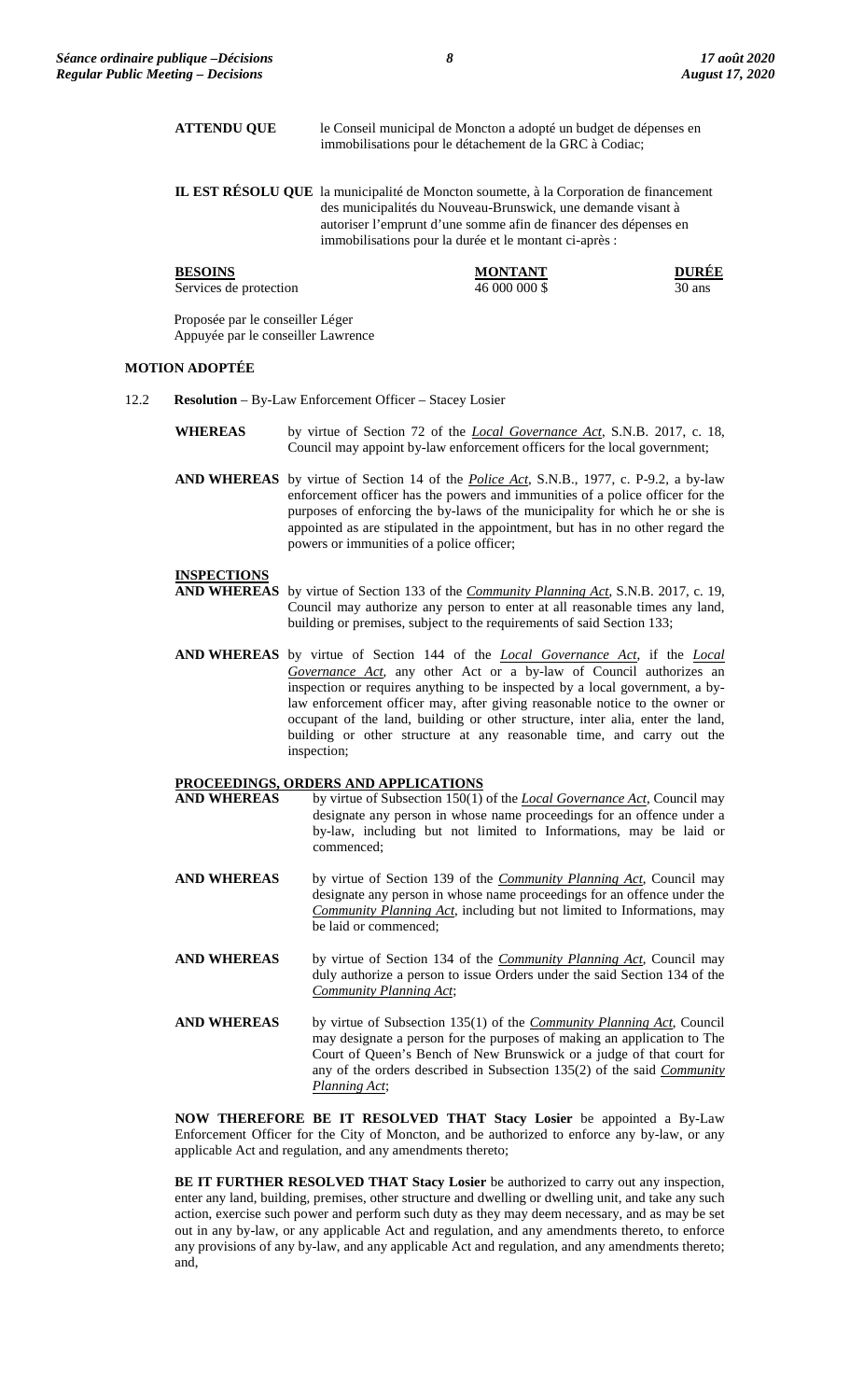**BE IT FURTHER RESOLVED THAT Stacy Losier** be authorized to act for and on Council's behalf, and are hereby designated and authorised as persons in whose name Informations, and any other proceedings, may be laid or commenced for an offence under any by-law, or any applicable Act and regulation pursuant to the sections noted in the Acts referenced above; and designated and authorised to issue Orders by virtue of Section 134 of the *Community Planning Act*; and designated and authorised to make applications to The Court of Queen's Bench of New Brunswick or a judge of that court by virtue of Section 135 of the *Community Planning Act*.

Moved by: Councillor Boudreau Seconded by: Councillor Butler

### **MOTION CARRIED**

**Résolution** – Agente d'exécution des arrêtés – Stacey Losier

- **ATTENDU QUE** le Conseil municipal peut, en vertu de l'article 72 de la *Loi sur la gouvernance locale* (L.N.-B. 2017, ch. 18), nommer des agents chargés de l'exécution des arrêtés de l'administration municipale;
- **ET ATTENDU QUE**l'agent chargé de l'exécution des arrêtés a, en vertu de l'article 14 de la *Loi sur la police* (L.N.-B. 1977, ch. P-9.2), les pouvoirs et l'immunité d'un agent de police pour exécuter les arrêtés de la municipalité pour laquelle il est nommé selon les modalités précisées dans l'acte de la nomination, sans toutefois être investi de ces pouvoirs et de cette immunité par ailleurs;

#### **INSPECTIONS**

- **ET ATTENDU QUE**le Conseil municipal peut, en vertu de l'article 133 de la *Loi sur l'urbanisme* (L.N.-B. 2017, ch. 19), autoriser quiconque à avoir accès en permanence aux terrains, bâtiments ou locaux, sous réserve des exigences dudit article 133;
- **ET ATTENDU QUE**le Conseil municipal autorise, en vertu de l'article 144 de la *Loi sur la gouvernance locale*, si la *Loi sur la gouvernance locale*, toute autre loi ou un arrêté l'y autorise, une inspection ou exige que l'administration locale inspecte quoi que ce soit, un agent d'exécution des arrêtés peut, après avoir donné un avis raisonnable au propriétaire ou à l'occupant des terrains, des bâtiments ou des autres structures, entre autres, avoir accès à ces terrains, à ces bâtiments ou à ces autres structures à tout moment raisonnable et en faire l'inspection;

# **PROCÉDURES, ORDONNANCES ET REQUÊTES**

- le Conseil municipal peut, en vertu du paragraphe 150(1) de la *Loi sur la gouvernance locale*, désigner toute personne au nom de laquelle des instances pour des infractions en vertu d'un arrêté, y compris, sans toutefois s'y limiter, des dénonciations, peuvent être déposées ou entamées;
- **ET ATTENDU QUE** le Conseil peut, en vertu de l'article 139 de la *Loi sur l'urbanisme*, désigner toute personne au nom de laquelle les instances pour des infractions en vertu de la *Loi sur l'urbanisme*, y compris, sans toutefois s'y limiter, des dénonciations, peuvent être déposées ou entamées;
- **ET ATTENDU QUE** le Conseil municipal peut, en vertu de l'article 134 de la *Loi sur l'urbanisme*, autoriser en bonne et due forme une personne à rendre des ordonnances en vertu dudit article 134 de la *Loi sur l'urbanisme*;
- **ET ATTENDU QUE** le Conseil municipal peut, en vertu du paragraphe 135(1) de la *Loi sur l'urbanisme*, désigner une personne pour déposer une requête auprès de la Cour du Banc de la Reine du Nouveau-Brunswick ou d'un juge siégeant à cette cour, pour toutes les ordonnances visées au paragraphe 135(2) de ladite *Loi sur l'urbanisme*;

**IL EST PAR CONSÉQUENT RÉSOLU QUE Stacy Losier** soit nommée à titre d'agente d'exécution des arrêtés de la Ville de Moncton et qu'elle soit autorisée à faire appliquer les arrêtés ou l'ensemble des lois et des règlements applicables, ainsi que toutes les modifications qui y sont apportées;

**IL EST EN OUTRE RÉSOLU QUE Stacy Losier** soit autorisée à mener l'inspection des terrains, bâtiments, locaux, autres structures et habitations ou logements et à prendre les mesures, à exercer les pouvoirs et à accomplir les fonctions qu'elle peut juger nécessaires, selon les modalités indiquées dans les arrêtés, ou dans l'ensemble des lois et des règlements applicables, ainsi que dans toutes leurs versions modifiées, afin de faire appliquer les dispositions des arrêtés, ainsi que de l'ensemble des lois et des règlements applicables et de leurs versions modifiées;

**IL EST EN OUTRE RÉSOLU QUE Stacy Losier** soit autorisée à intervenir au nom du Conseil municipal et soit par la présente désignée et autorisée à intervenir à titre de personne au nom de